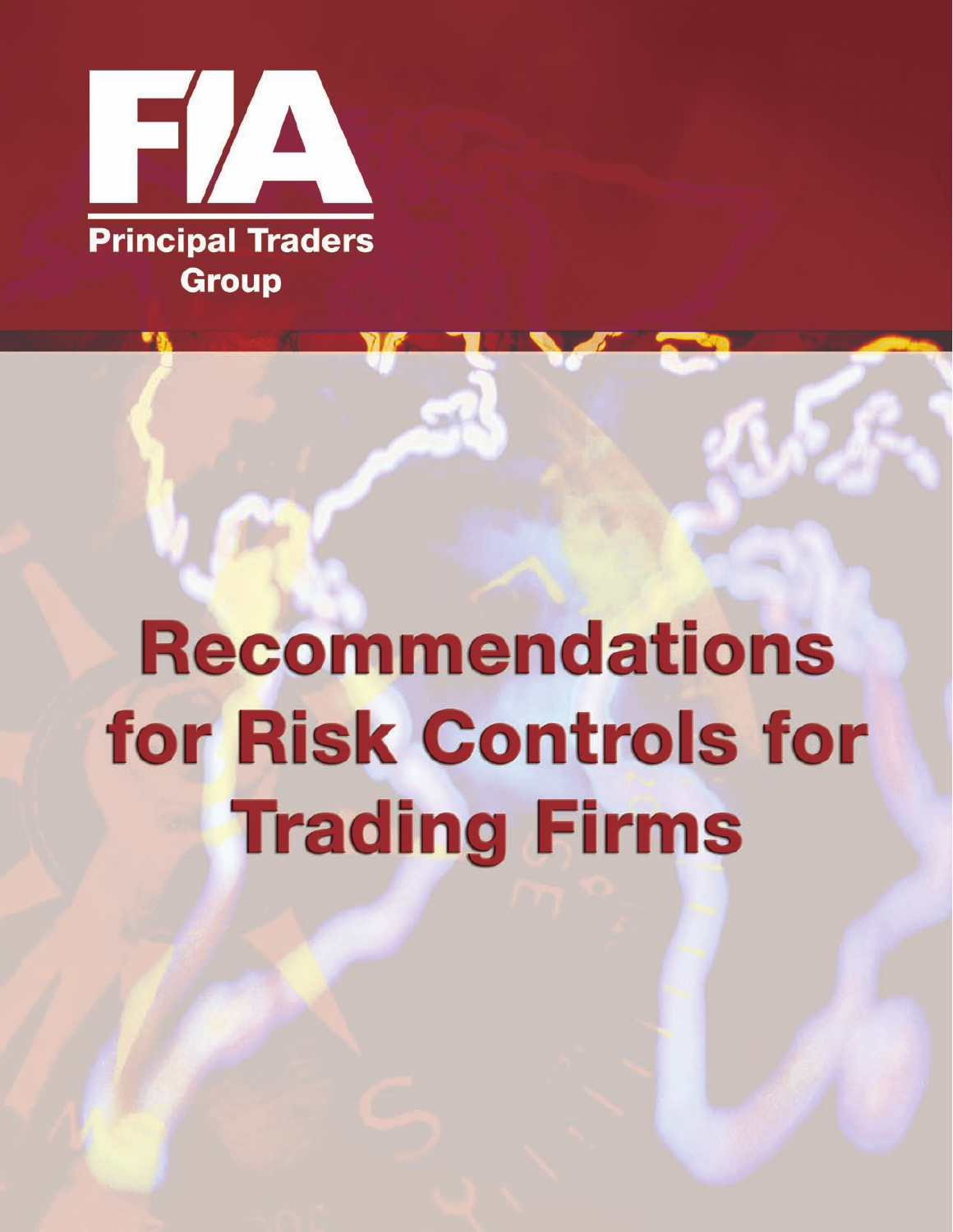

The FIA Principal Traders Group has developed *Recommendations for Risk Controls for Trading Firms* to expand on the role of the direct access participant as it is described in the *FIA Market Access Risk Management Recommendations* published in April 2010. In recent months, financial regulators have been taking an in-depth look at access to exchange matching engines. Due to the varying scale and complexities of direct access participant businesses, defining specific policies and procedures is outside the scope of this document. Instead, this document offers a number of subjects for firms to consider in the context of their roles as direct access participants. A firm's specific policies and procedures will be based on multiple factors including business need, exchange rules related to membership and direct access, and contracts or agreements between the trading firm and its clearing brokers.

Although the primary audience for this document is firms that directly access exchange matching engines, many of the topics put forth for consideration are broadly applicable to the entire trading community.

## **Background**

This document was created by a working group of the FIA Principal Traders Group. The FIA Principal Traders Group is a forum for firms trading their own capital to identify and discuss issues confronting the principal traders' community. Membership in the FIA PTG is limited to firms that trade for their own account rather than on behalf of customers. The group works to define common positions on public policy issues and advance the group's collective interests through the FIA; improve public understanding of the constructive role played by principal trading groups in the exchange-traded derivatives markets; and promote cost-effective, equal and transparent access to U.S. and non-U.S. markets.

Principal traders are active in a variety of asset classes such as equities, futures, foreign exchange, and fixed income, and on a variety of exchanges, both in the U.S. and abroad. The type of principal trader varies almost as much as the number of traders. Firms engage in automated, manual and hybrid methods of trade generation and execution encompassing various strategies. However, all principal traders have a vested interest in well functioning markets with effective risk controls, clear error trade policies that focus on trade certainty, and a strong regulatory framework. Principal trading firms take seriously their role in the markets providing liquidity, tightening bid/ask spreads, and contributing to price discovery—and give due consideration to risk controls throughout their organizations to reduce the risk of market disruptions due to unauthorized access, system failures, and errors.

This document includes recommendations for risk controls applicable to trading operations and electronic trading systems ("ETSs").<sup>1</sup> The risk controls recommended here include, and expand upon, those outlined in the FIA Market Access Risk Management Recommendations.

<sup>&</sup>lt;sup>1</sup> ETSs encompass a variety of platforms including both manually driven by traders and computer *driven automated trading systems ("ATSs"). A major tenet of this document is that all types of ETSs should be continuously monitored and supervised.*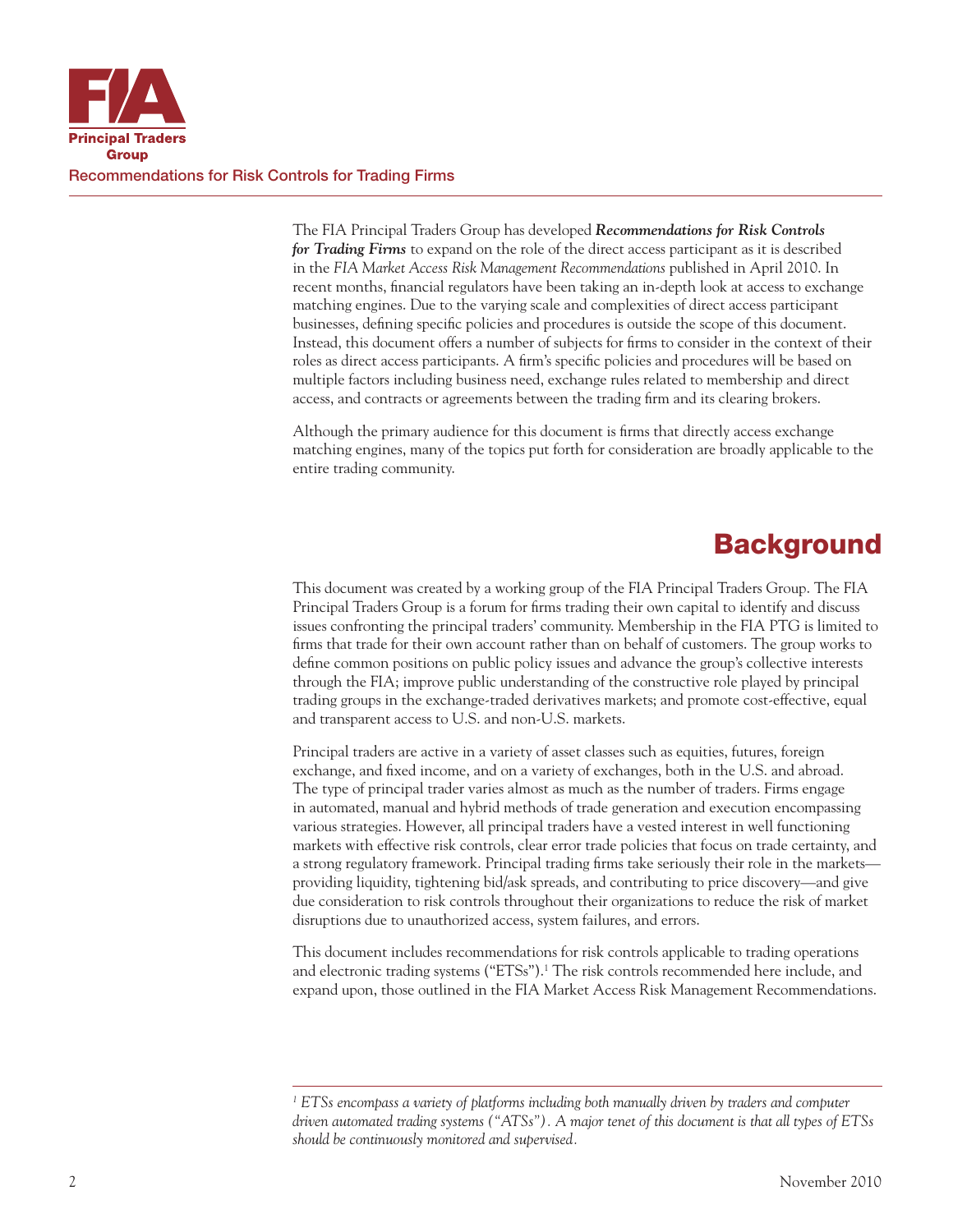

# Electronic Trading

Trading firms should have written procedures in place to cover ETS day-to-day operations. Tasks may include confirmation of market connectivity, verification of start-of-day and end-ofday positions and other critical system or business related tasks relevant to correct operation of electronic trading platforms.

#### Access & Oversight

Firms must ensure their ETSs are supervised at all times while operating in the markets. Staff must have training, experience and tools that enable them to monitor and control the trading systems and troubleshoot and respond to operational issues in a timely and appropriate manner. Firms should have processes to ensure trading operations staff is trained on the expected operating parameters of any ETS for which they are responsible. For example, staff may need to know the expected number of orders per second, maximum position, and maximum open order quantities of an algorithm.

Firms should have policies and procedures for ensuring that appropriate staff involved in supporting electronic trading operations have the necessary authorizations with relevant exchanges, brokers or clearing firms to inquire about order status, manage orders, execute trades by voice or screen, and invoke exchange error trade policies. Firms should have procedures for tracking and updating such authorizations with relevant business partners.

Each ETS should have a management console to display information about the actions and market exposure. This management console should also provide the trader with the capability to control the ETS.

Firms should have policies and processes for setting, modifying and tracking changes to preand post-trade risk checks. Policies should specify who is authorized to enter, view and modify pre- and post-trade checks, which checks are enforced, and in what manner.

Firms should consider how responsibilities are assigned for managing pre- and post-trade checks, inputting settings and operating other parts of the ETS and should strive to minimize potential opportunities for unauthorized trading.

**Change Management & Testing**—Firms should have processes in place to allow representatives from trading, risk, and software management to approve changes and verify internal testing before a new trading system can be enabled in production.

**Conformance Testing**—Trading firms are required to pass conformance testing with the party providing access when implementing a new direct access system or when the exchange deems it necessary because of a fundamental change in exchange functionality. The onus is on the trading firm to determine when it must recertify due to a change in logic within their system.

**Error Control**—Trading firms should have documented procedures that direct the actions of traders, ETS trading monitors and support staff in the event of a trading system error. The procedures should be aimed at evaluating, managing and mitigating market disruption and firm risk and should specify people to be notified in the event of an error resulting in violations of risk profile, or potential violations of exchange rules.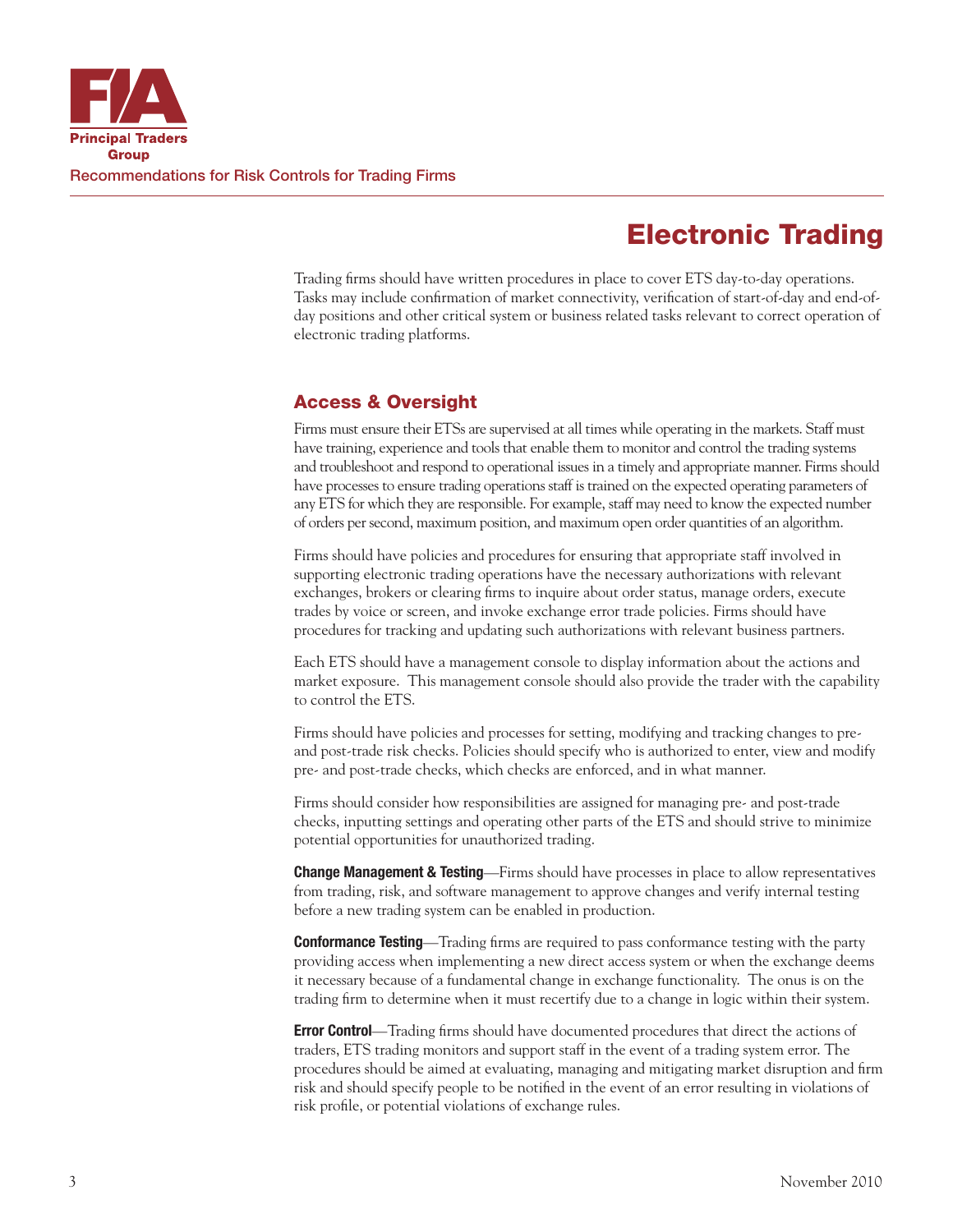

#### Pre-Trade Risk Management

In addition to pre-trade risk controls at the exchange and clearing firm levels, trading firms should set risk controls at the trading firm level.

Pre-Trade Risk Limits—Trading firms should establish and automatically enforce pre-trade risk limits that are appropriate for the firms' capital base, clearing arrangements, trading style, experience, and risk tolerance. These risk limits can include a variety of hard limits, such as position size and order size. Depending on the trading strategy, these limits may be set at several levels of aggregation. These risk limits should be implemented in multiple independent pre-trade components of a trading system.

**Price Collars**—Trading systems should have upper and lower limits on the price of the orders they can send, configurable by product. They should prevent any order for a price outside of the "price collar" from leaving the system.

**Volatility Awareness**—Trading systems should take a specified action (have an alert, pause, or automatically disable) if an unusual price move or volume spike occurs during a specified timeframe.

**Fat-Finger Quantity Limits**—Trading systems should have upper limits on the size of the orders they can send, configurable by product. They should prevent any order for a quantity larger than the fat-finger limit from leaving the system.

**Repeated Automated Execution Throttle**—Automated trading systems should have functionality in place that monitors the number of times a strategy is filled and then re-enters the market without human intervention. After a configurable number of repeated executions the system should be disabled until a human re-enables it.

**Outbound Message Rate**—Trading firms should limit the number of order messages their trading systems can send to the exchange in a short period of time. These limits should be in line with exchange rules and the trading firm risk tolerance.

Market Data Reasonability—Trading systems should have "reasonability checks" on incoming market data as well as on generated values.

Kill Button—Trading systems should have a manual "kill button" that, when activated, disables the system's ability to trade and cancels all resting orders.

Market Maker Protections—Firms acting as designated market makers should be aware of and, when appropriate, utilize exchange-provided market maker protections.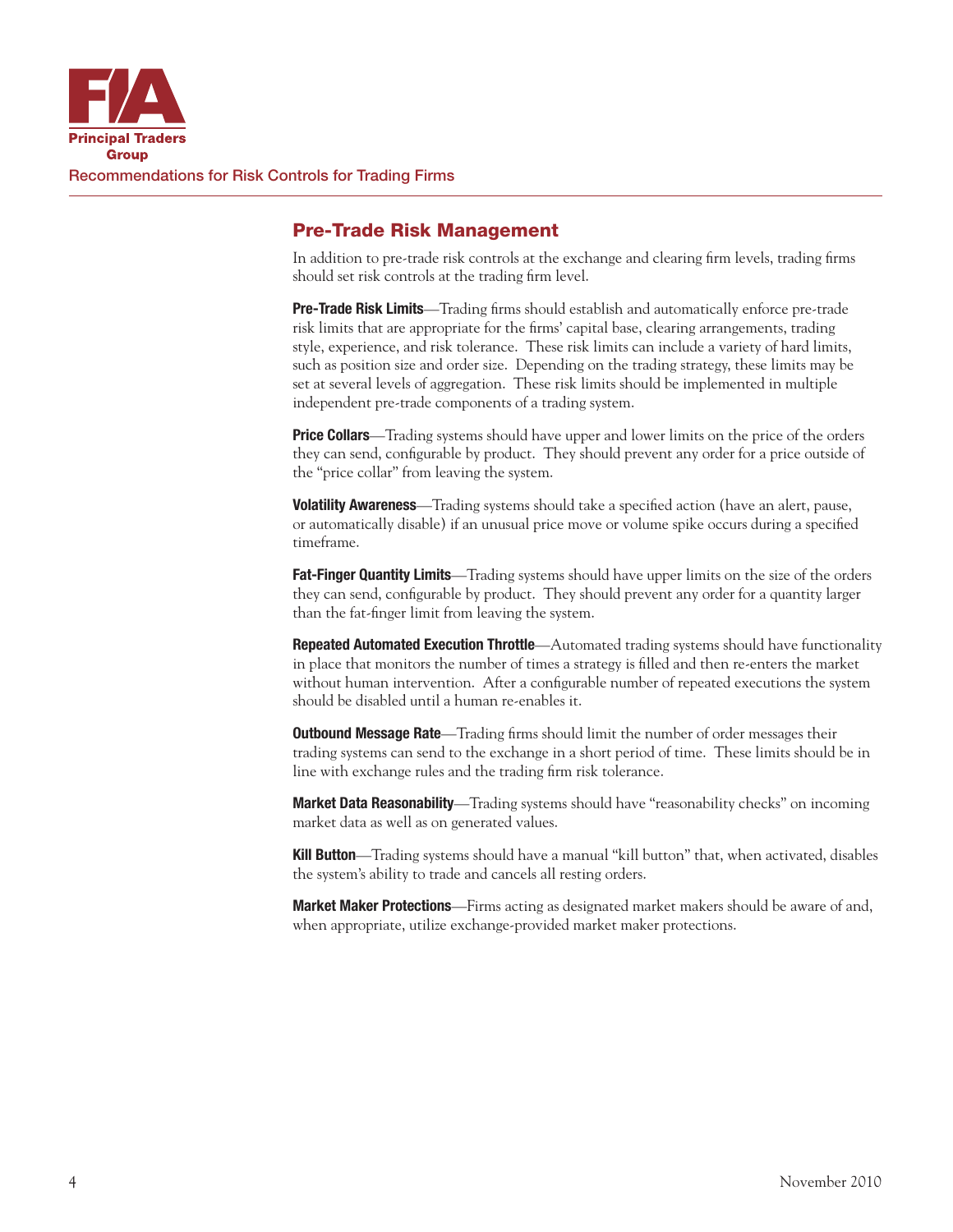

#### Trading Interruptions

Heartbeats Among System Components—Electronic trading systems should monitor "heartbeats" among their various components as well as with the exchange to identify when connectivity to any system component or the exchange has been lost. If connectivity is lost, the ETS should be disabled and working orders cancelled by the system or through exchangeprovided "cancel-on-disconnect" functionality.

**Emergency Notification Procedures—Trading operations staff should have contact details for** incident response personnel responsible for network connectivity, software development, and third-party vendors as well as market operations staff at relevant exchanges.

**Back-Up Execution Facilities**—Trading firms should have alternate execution platforms available to their traders and trading monitors in the event that their primary systems or direct market access fail. Options include exchange, clearing firm or ISV-provided execution platforms. In addition, firms should have documented procedures for alternative trade execution methods (including trading desk phone numbers, account numbers, clearing information as applicable) in the event electronic trading is not feasible. When trades are executed through alternative methods, firms should have logs documenting the execution of such trades and recording the relevant trade details.

#### Post-Execution and Back Office

All firms should strive to maintain timely and accurate trade and account information by reconciling as soon as practicable their own electronic trading logs with records provided by their brokers, clearing firms, or other business partners. In satisfying this objective, firms should consider segregating trading and back office roles and responsibilities in such a way that an individual cannot conceal unauthorized trading activity.

**Post-Trade Limits**—Trading firms can also establish and automatically enforce post-trade risk limits that are appropriate for the firms' capital base, clearing arrangements, trading style, experience, and risk tolerance. For example, a trading firm can set daily loss-limits by instrument, asset class, and strategy and automatically close out or reduce positions if those limits are breached.

Order Fill Validity-Trading firms can monitor order fill messages they receive from the exchange in order to confirm they are valid. Validity can be determined by a number of tradespecific factors including fill price, fill quantity, order ownership, or aggregate measures such as net positions and fill frequencies. Should an order fail these checks, action should be taken to investigate the discrepancy.

Near real-time reconciliation—ETSs should have functionality to accept drop-copies from exchanges and clearing firms. Drop copies are duplicate copies of orders that allow a firm to compare the exchange or clearing firm view of trades and positions with the systems' internal view. This helps to assure that all systems are performing as expected and maintaining accurate and consistent views of trades and positions. The drop-copy data may also be used by risk managers to view their firm's risk exposure independently of the trading system.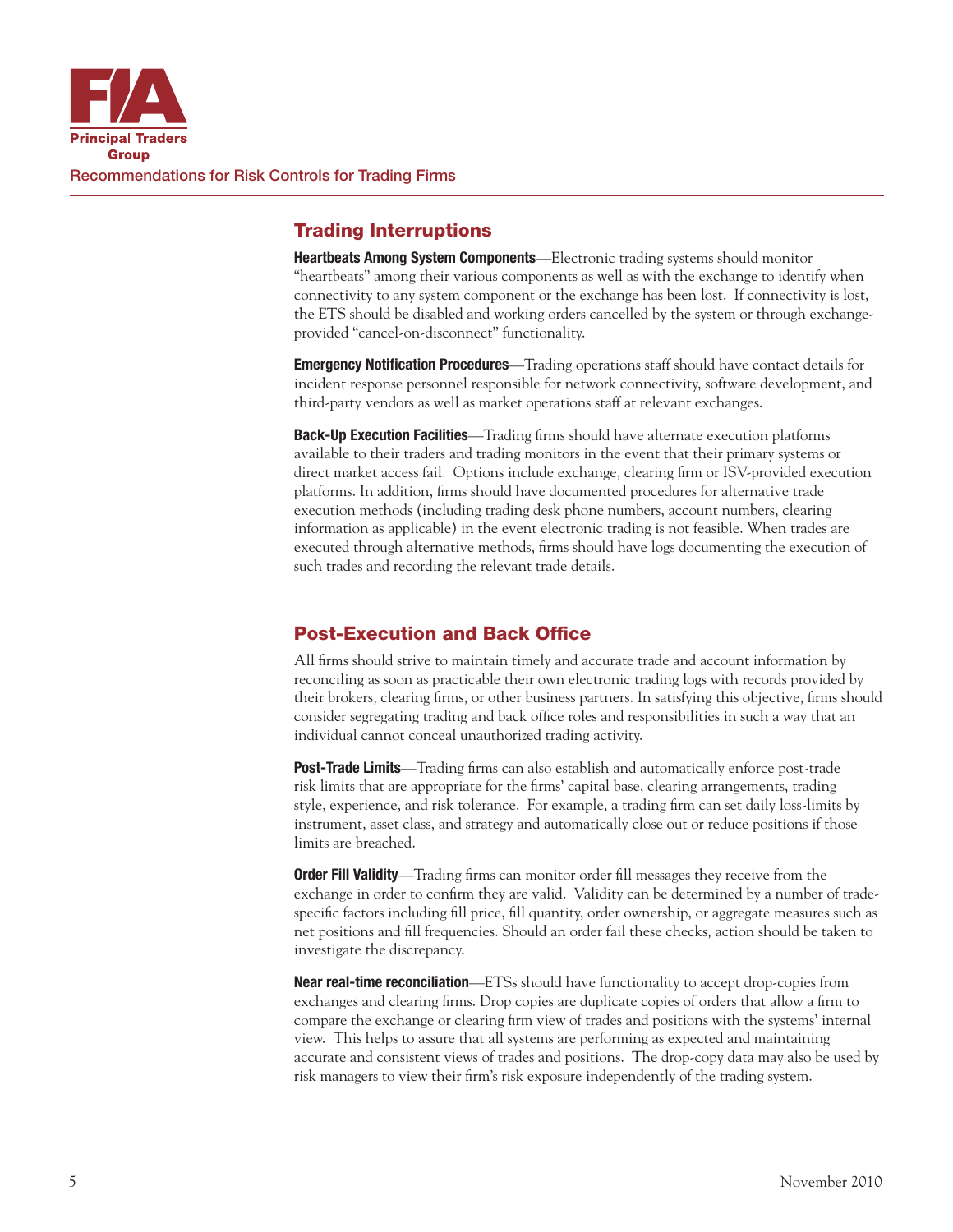

# Physical Security

Firms should consider physical security at their place(s) of business, co-location and/ or proximity sites and be aware of the risk of access to their business infrastructure by unauthorized personnel.

Where feasible, firms should adopt measures such as electronic badges or other controls that limit physical access to their ETSs and/or management consoles at their place of business.

In co-location and proximity sites, firms should understand the security measures provided by the facility and should adopt policies and procedures which, in conjunction with such measures, enhance overall security. For example, a co-location or proximity provider may limit access to individuals named on a list of authorized persons. The firm may adopt policies specifying which personnel can be authorized to enter the facility and the manner in which the list of authorized personnel is kept current.

## Electronic Security

Firms should consider the security of their trading and business networks and be aware of the risk of access to their network infrastructure by unauthorized personnel. In particular, firms with direct access to exchange matching engines should be aware of the potential, once compromised, for intruders to use their network infrastructure to launch attacks against exchange networks or others or potentially engage in unauthorized trading, and firms must take steps to mitigate such risk.

The use of network firewalls, VPN connections or other security devices to prevent unauthorized remote access to business networks is strongly encouraged. Failure to use firewalls or other security measures in order to reduce latency or increase throughput is strongly discouraged.

Users of VPN connections, computer systems and software should be authenticated through use of login IDs and passwords or other measures such as token-based authentication systems. Once authenticated, resources being accessed should ensure users are authorized to do so.

All staff should be trained on proper security hygiene and accountability for passwords and logins. Use of a login other than one's own should be a serious matter for both the owner and the user, particularly in respect to ETSs. Firms should develop policies requiring minimum levels of password complexity (use of upper and lowercase letters, numbers and special characters) and rules specifying whether passwords expire and, if so, how frequently.

Use of detailed logging systems to record user and system activity is strongly encouraged.

To ensure reliable levels of security, third-party electronic security audits, performed at regular intervals, are encouraged.

Firms should have policies and procedures to address staff departures, particularly relating to removal of physical and electronic access privileges and recovery of business assets. Such policies and procedures should include: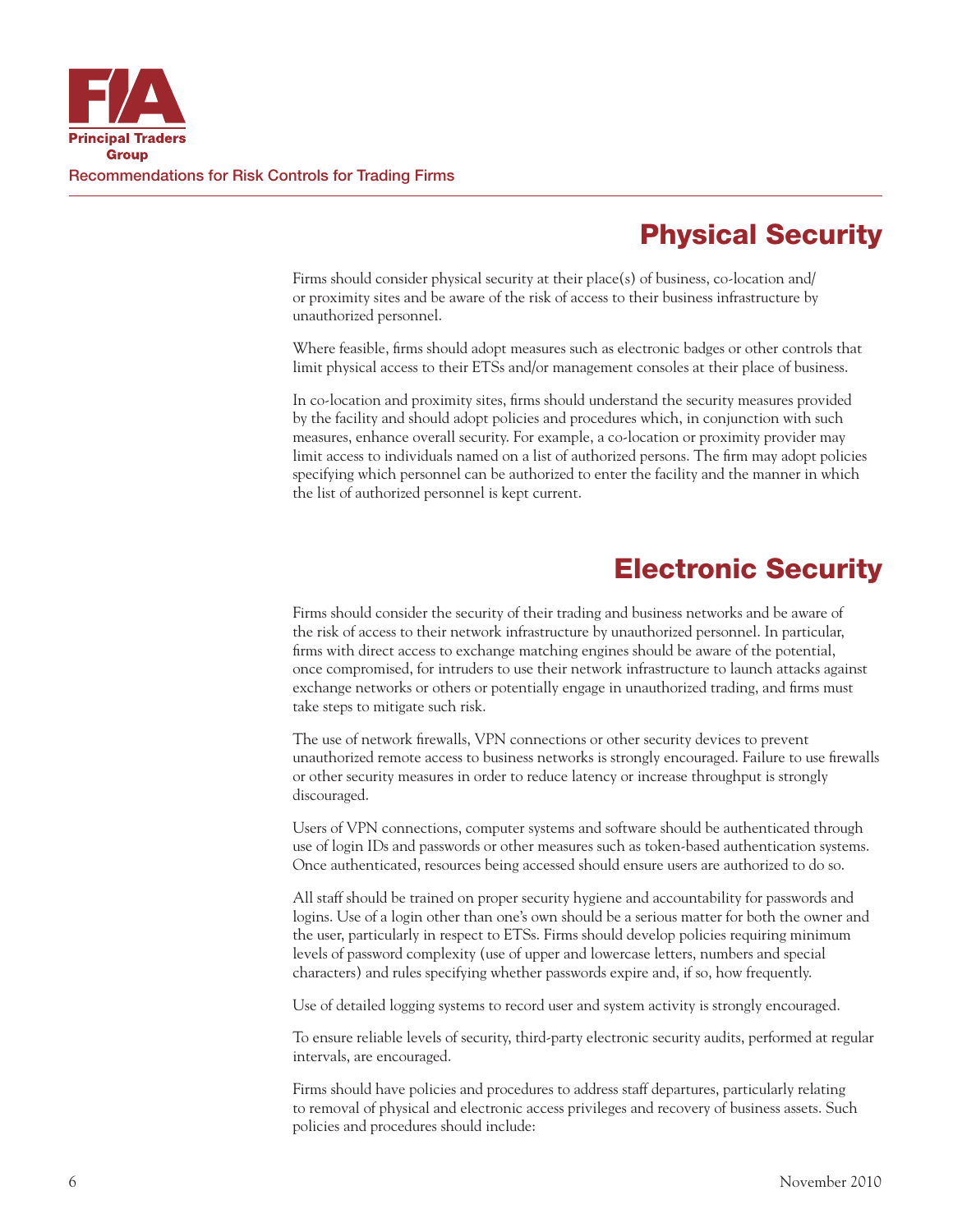

- Addressing key and keycard recovery and/or disabling keycard in card reader system
- • Withdrawal of trading floor privileges and badge recovery
- Withdrawal of electronic or voice trading privileges from electronic trading systems, brokers or clearing firms
- • Revocation of status as an authorized contact, responsible individual or other privileges with exchanges
- Remote wipe and recovery of mobile devices (e.g., Blackberry, iPhone)
- Recovery of other firm-owned computing equipment (e.g., laptops, desktops, wireless/ broadband cards)
- Revocation of login privileges on firm computing systems, VPNs, and other points of access (especially important for IT and support staff with access to many infrastructure components)
- • Forwarding user's e-mail to appropriate staff and removal of e-mail account from distribution lists

# Business Continuity

Firms should consider the necessity of a comprehensive disaster response plan in the context of their business. Such plans should designate disaster response personnel with all necessary contact details.

To minimize the impact of certain types of disruptions, firms should consider the utility of standby failover for production infrastructure such as servers and network hardware in addition to key services such as the trading application and supporting services such as back office and even business e-mail continuity.

Business continuity plans should be tested and participation in exchange-sponsored failover testing when available is strongly encouraged.